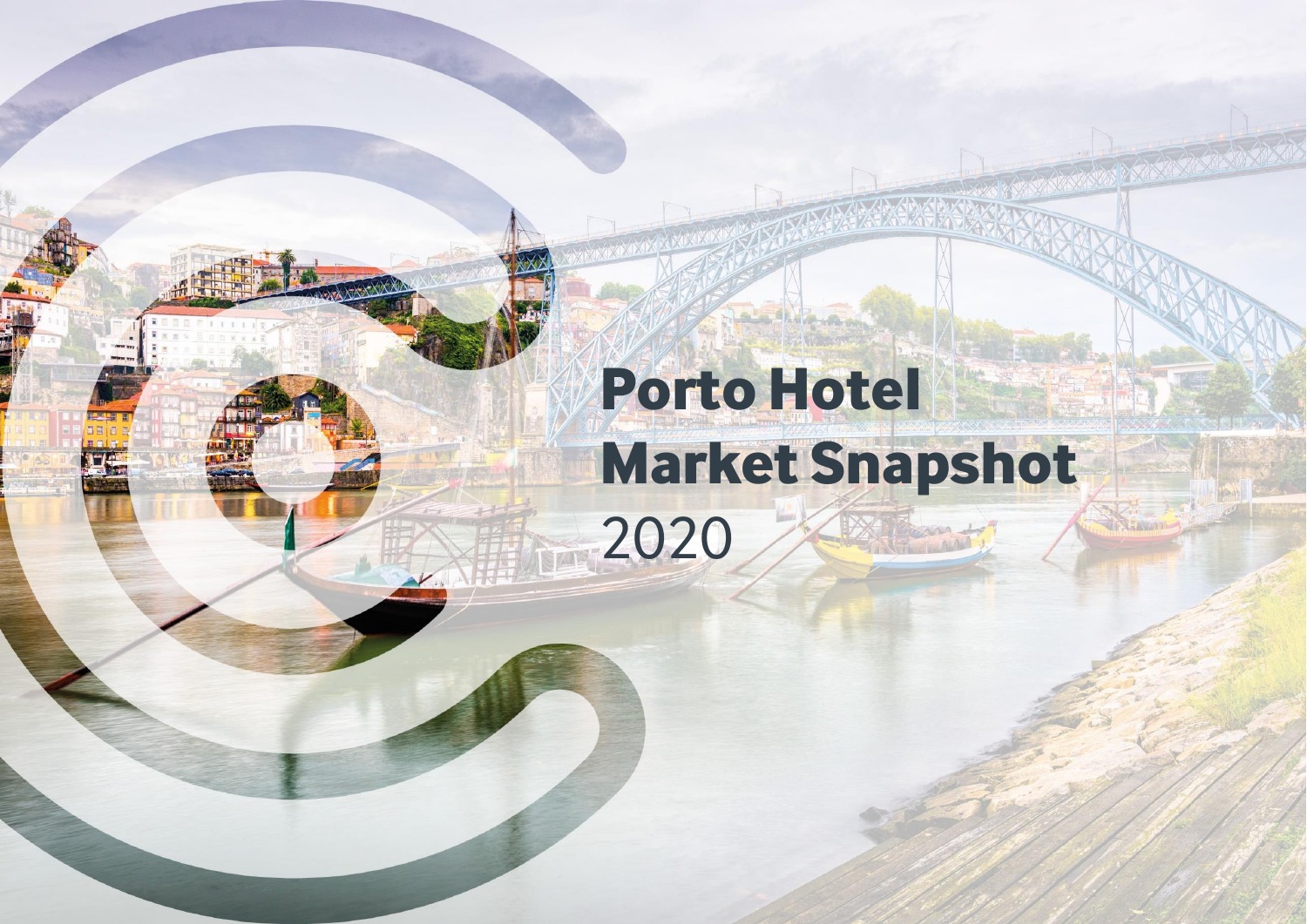



2015-2020





## **NORTE REGION OVERNIGHTS NORTE REGION OVERSEA VISITOR PROFILE (2019)**







#### **Market Background**

Over the last five years, Porto has been reporting important shifts in its tourism scenery. Despite recording a 27% supply increase, the city experienced a significant uplift in overseas demand which pushed overnights volume to reach its ever highest level in 2019 (10.8m in Norte Region of which 65% is estimated to be generated by the city of Porto).

With one of the few airport in Europe with space to grow, Porto currently shows signs of even further growth for the years to come with a hotel bedroom pipeline of more than 4k bedrooms (representing a potential 40% supply increase). Bringing a large amount of upscale branded products, it is estimated the new supply will have a positive impact on the market ADR. However, we expect the occupancy which has already started to plateau in 2018 and 2019, to struggle.

#### **COVID-19 Impact**

As for the wider European market, tourism demand drastically stopped as of mid-March. Over the summer, Porto managed to obtain decent occupancy with significantly lower ADR's as a limited numbers of hotels opened. A demand shift was observed from overseas to domestic and Spanish visitors, able to visit the city by land. On the back of good results, hotels in the city started reopening in September but rapidly saw a lack of demand to remain open. Due its dependence on air travel as well as its international demand profile, Porto is expected to suffer important declines and take longer to recover than other key European urban markets.

#### **InvestmentLandscape**

Driven by a high interest from the European hotel investment community, the Porto hotel market has registered record-high prices in 2018 for top-of-themarket assets at very sharp yields (in the 5-6% range). In line with the overall European hotel investment market, we expect the impact of the COVID-19 outbreak to have a strong impact on the vendors expectations.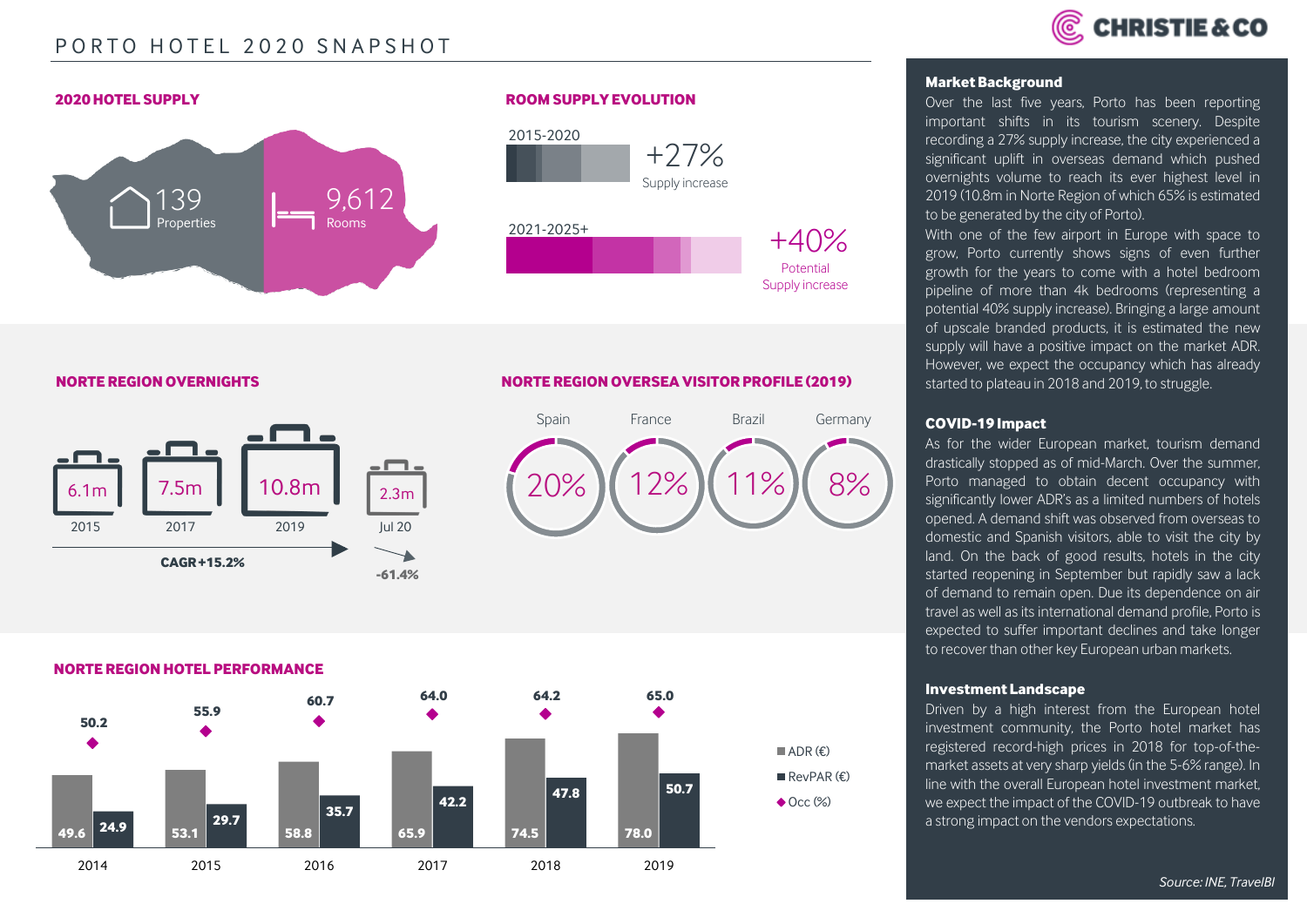## Our Team













**Inmaculada Ranera MRICS Managing Director Spain & Portugal** T +34 93 343 61 62 M +34 627 410 671 E Inma.Ranera@christie.com



**Íñigo Cumella de Montserrat Investment Associate Director** T +34 93 343 61 65 M +34 628 420 197 E Inigo.Cumella@christie.com

**Laura Vidal Kränzlin Investment Consultant** T +34 93 343 61 75 M +34 679 503 140 E Laura[.V](mailto:Laura.Vidal@christie.com)idal@christie.com

**Borja Nieto Investment Consultant** T +34 91 045 98 76 M +34 650 950 316 E Borja.Nieto@christie.com

**Pilar Contreras Team Assistant Madrid**  T +34 91 045 98 76 M: +34 600 054 006 E Pilar.Contreras@christie.com



**Alexia Ripoll Admin. & Marketing Coordinator** T +34 93 343 61 76 M +34 695 417 308 E Alexia.Ripoll@christie.com







**Consultancy Associate Director** E Guillemette.Briard@christie.com

**Ariadna Planella Hotel Consultant** T +34 93 343 61 69 M: +34 659 761 941 E Ariadna.Planella@christie.com



**Natalia Luque Team Assistant Barcelona**  T +34 93 343 61 70 E Natalia.Luque@christie.com